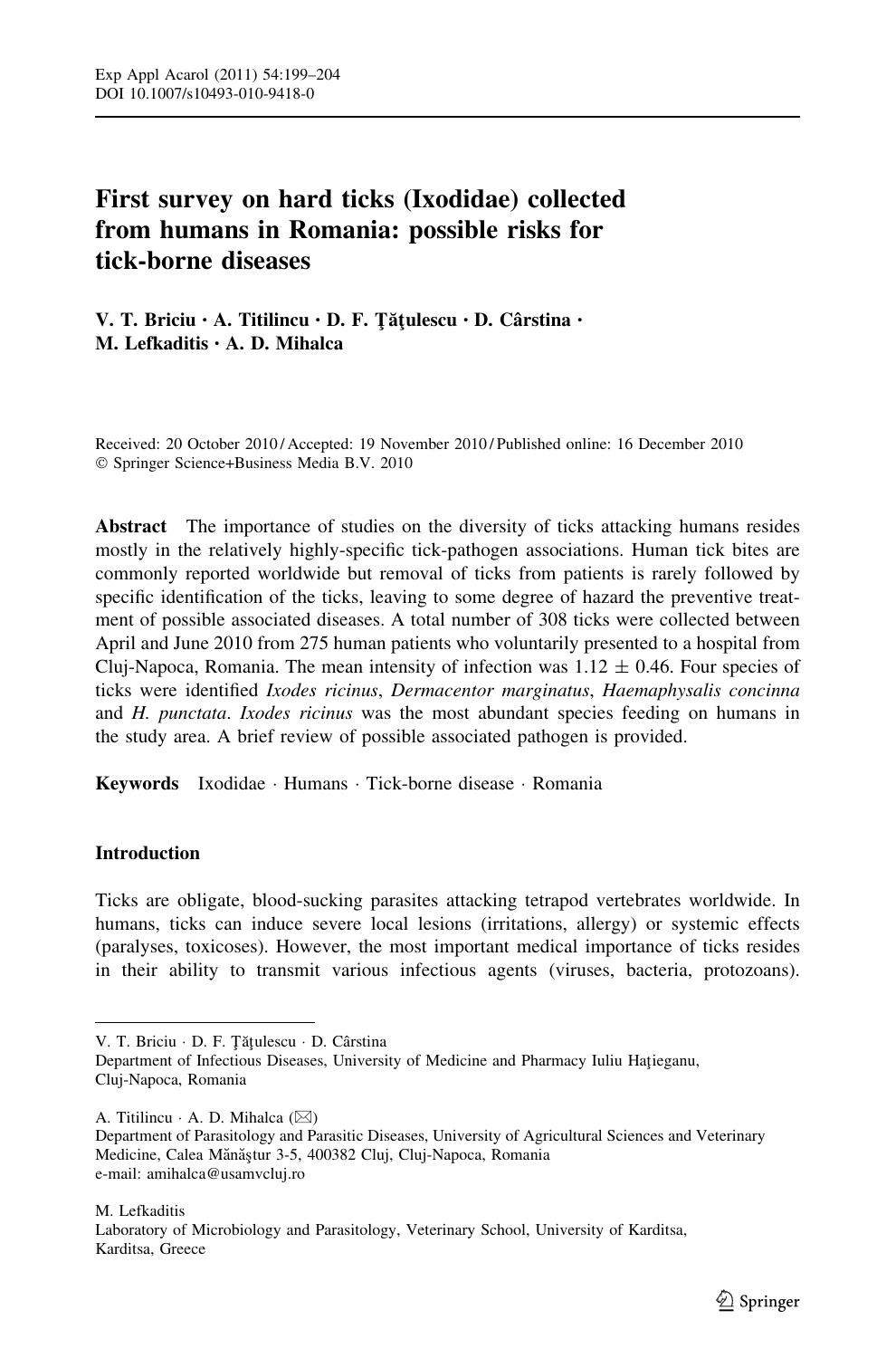| Genus                | Total number<br>of species* | Number of species<br>attacking humans | References                                                                          |
|----------------------|-----------------------------|---------------------------------------|-------------------------------------------------------------------------------------|
| Amblyomma            | 143                         | 23                                    | Merten and Durden 2000; Horak et al. 2002;<br>Venzal et al. 2004; Szabó et al. 2006 |
| Anomalohimalaya      | 3                           | $\Omega$                              |                                                                                     |
| <b>Bothriocroton</b> | 6                           | 0                                     |                                                                                     |
| Cosmiomma            |                             | 0                                     |                                                                                     |
| Cornupalpatum        |                             | $\Omega$                              |                                                                                     |
| Dermacentor          | 36                          | 14                                    | Merten and Durden 2000; Bursali et al. 2010                                         |
| Haemaphysalis        | 166                         | 23                                    | Horak et al. 2002; Bursali et al. 2010                                              |
| Hyalomma             | 27                          | 9                                     | Horak et al. 2002; Bursali et al. 2010                                              |
| <i>Ixodes</i>        | 249                         | 26                                    | Merten and Durden 2000; Horak et al. 2002;<br>Bursali et al. 2010                   |
| <b>Margaropus</b>    | 3                           | $\Omega$                              |                                                                                     |
| <b>Nosomma</b>       |                             | 0                                     |                                                                                     |
| Rhipicentor          | 2                           | 0                                     |                                                                                     |
| Rhipicephalus        | 79                          | 23                                    | Merten and Durden 2000; Horak et al. 2002                                           |
| Total                | 717                         | 118                                   |                                                                                     |

Table 1 Species of hard ticks reported to attack humans (updated, after Estrada-Peña and Jongejan [1999\)](#page-4-0)

\* After Barker and Murrell [2008](#page-4-0)

Considered globally, ticks are second only to mosquitoes regarding the vectorial importance to humans (Goddard [2007\)](#page-4-0). Barker and Murrell ([2008](#page-4-0)) listed a total of 717 valid species of hard ticks (family Ixodidae) in 13 genera. Less then 20% of these were reported to attach on humans (Table 1).

The importance of studies on the diversity of ticks attacking humans resides mostly in the relatively highly-specific tick-pathogen associations. Various tick-borne diseases are confined strictly to the areas where the tick vector occurs. Moreover, most tick species lack host-specificity, attacking several vertebrates during their life cycle. Knowledge of the tick diversity attacking humans facilitates the understanding of epidemiological links between these hosts. Therefore, to determine specific structure of ticks parasitizing humans is essential for establishing the epidemiologic background for tick-borne disease control. However, according to our knowledge, no data is available on diversity of ticks attacking humans in Romania.

### Materials and methods

A total number of 308 ticks were collected between 1st April and 30th June 2010 from 275 human patients who voluntarily presented to the Clinical Hospital of Infectious Diseases from Cluj-Napoca, Cluj County, Romania. All patients acquired the ticks in Cluj county or neighbouring counties, all situated within Transylvanian Plateau. Transylvanian Plateau is characterized by a continental climate, with altitude ranging from 250 to 800 m. All ticks were removed by medical personnel, collected to plastic bags and submitted to the Department of Parasitology and Parasitic Diseases of the University of Agricultural Sciences and Veterinary Medicine Cluj-Napoca, Romania. Each tick was individually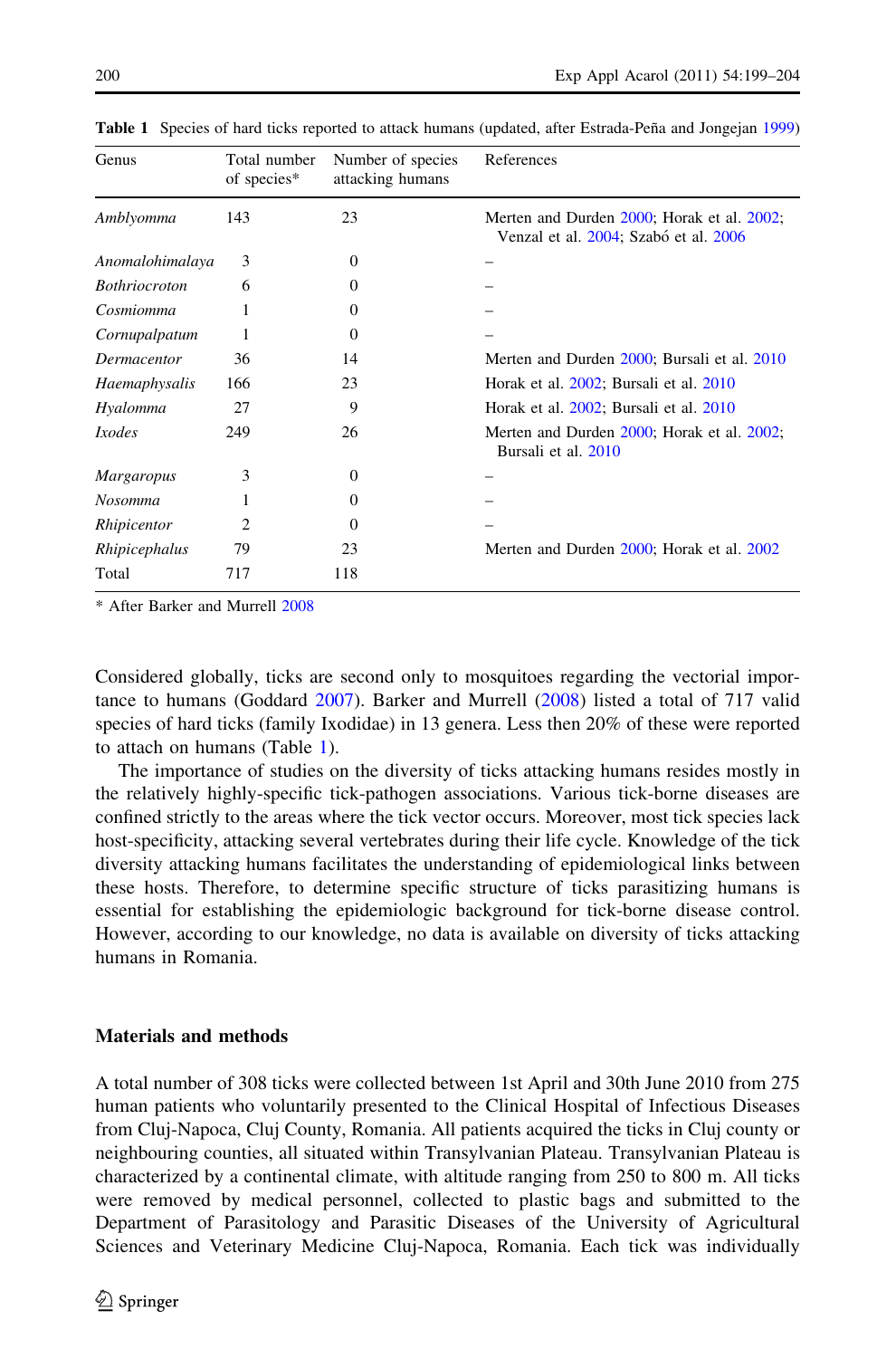identified based on morphological features, recording the species, developmental stage and sex (only for adult ticks). For epidemiologic data analysis we used Statistica 9.0 software.

# **Results**

A total number of 308 ticks were collected from 275 patients with an intensity of 1–5 ticks/ individual (mean intensity 1.12  $\pm$  0.46). Four species of ticks were identified in our study: Ixodes ricinus (96.1%), Dermacentor marginatus (3.3%), Haemaphysalis concinna (0.3%) and *Haemaphysalis punctata* (0.3%). Their distribution according to month, developmental stage and sex is shown in Table 2.

Analysis of the dataset showed the following: the most abundant species was I. ricinus female ticks were more abundant than males  $(P = 0.0001)$ ; most ticks were reported in May ( $P = 0.00001$ ). Interestingly, the percent of males was significantly higher in D. marginatus than in I. ricinus ( $P = 0.0001$ ). In I. ricinus the nymphs were the most prevalent compared to other stages ( $P = 0.00001$ ). The peak month for *I. ricinus* was May  $(P = 0.007)$ .

| Ticks species          | Stage/sex     | April            | May              | June           | Total          |
|------------------------|---------------|------------------|------------------|----------------|----------------|
| Ixodes ricinus         | Larvae        | $\mathbf{0}$     | $\overline{7}$   | 5              | 12             |
|                        | Nymphs        | 20               | 100              | 71             | 191            |
|                        | Male          | $\mathbf{0}$     | $\mathbf{0}$     | $\overline{2}$ | $\overline{c}$ |
|                        | Females       | 5                | 47               | 39             | 91             |
|                        | Total         | 25               | 154              | 117            | 296            |
| Dermacentor marginatus | Larvae        | $\overline{0}$   | $\mathbf{0}$     | $\overline{0}$ | $\overline{0}$ |
|                        | Nymphs        | $\boldsymbol{0}$ | $\boldsymbol{0}$ | $\overline{0}$ | $\mathbf{0}$   |
|                        | Male          | 3                | 1                | $\mathbf{0}$   | $\overline{4}$ |
|                        | Females       | $\overline{c}$   | $\overline{4}$   | $\mathbf{0}$   | 6              |
|                        | Total         | 5                | 5                | $\Omega$       | 10             |
| Haemaphysalis concinna | Larvae        | $\mathbf{0}$     | $\boldsymbol{0}$ | $\mathbf{0}$   | $\mathbf{0}$   |
|                        | <b>Nymphs</b> | $\mathbf{0}$     | $\mathbf{0}$     | $\mathbf{0}$   | $\mathbf{0}$   |
|                        | Male          | $\boldsymbol{0}$ | $\boldsymbol{0}$ | 1              | 1              |
|                        | Females       | $\mathbf{0}$     | $\mathbf{0}$     | $\mathbf{0}$   | $\theta$       |
|                        | Total         | $\mathbf{0}$     | $\mathbf{0}$     | 1              | 1              |
| Haemaphysalis punctata | Larvae        | $\mathbf{0}$     | $\mathbf{0}$     | $\mathbf{0}$   | $\mathbf{0}$   |
|                        | <b>Nymphs</b> | $\mathbf{0}$     | $\mathbf{0}$     | $\mathbf{0}$   | $\theta$       |
|                        | Male          | $\boldsymbol{0}$ | 1                | $\mathbf{0}$   | 1              |
|                        | Females       | $\mathbf{0}$     | $\mathbf{0}$     | $\mathbf{0}$   | $\theta$       |
|                        | Total         | $\boldsymbol{0}$ | 1                | $\mathbf{0}$   | 1              |
| Total                  | Larvae        | $\mathbf{0}$     | $\overline{7}$   | 5              | 12             |
|                        | <b>Nymphs</b> | 20               | 100              | 71             | 191            |
|                        | Male          | 3                | $\overline{2}$   | 3              | 8              |
|                        | Females       | 7                | 51               | 39             | 97             |
|                        | Total         | 30               | 160              | 118            | 308            |

Table 2 Distribution of ticks on human patients from Cluj-Napoca, Romania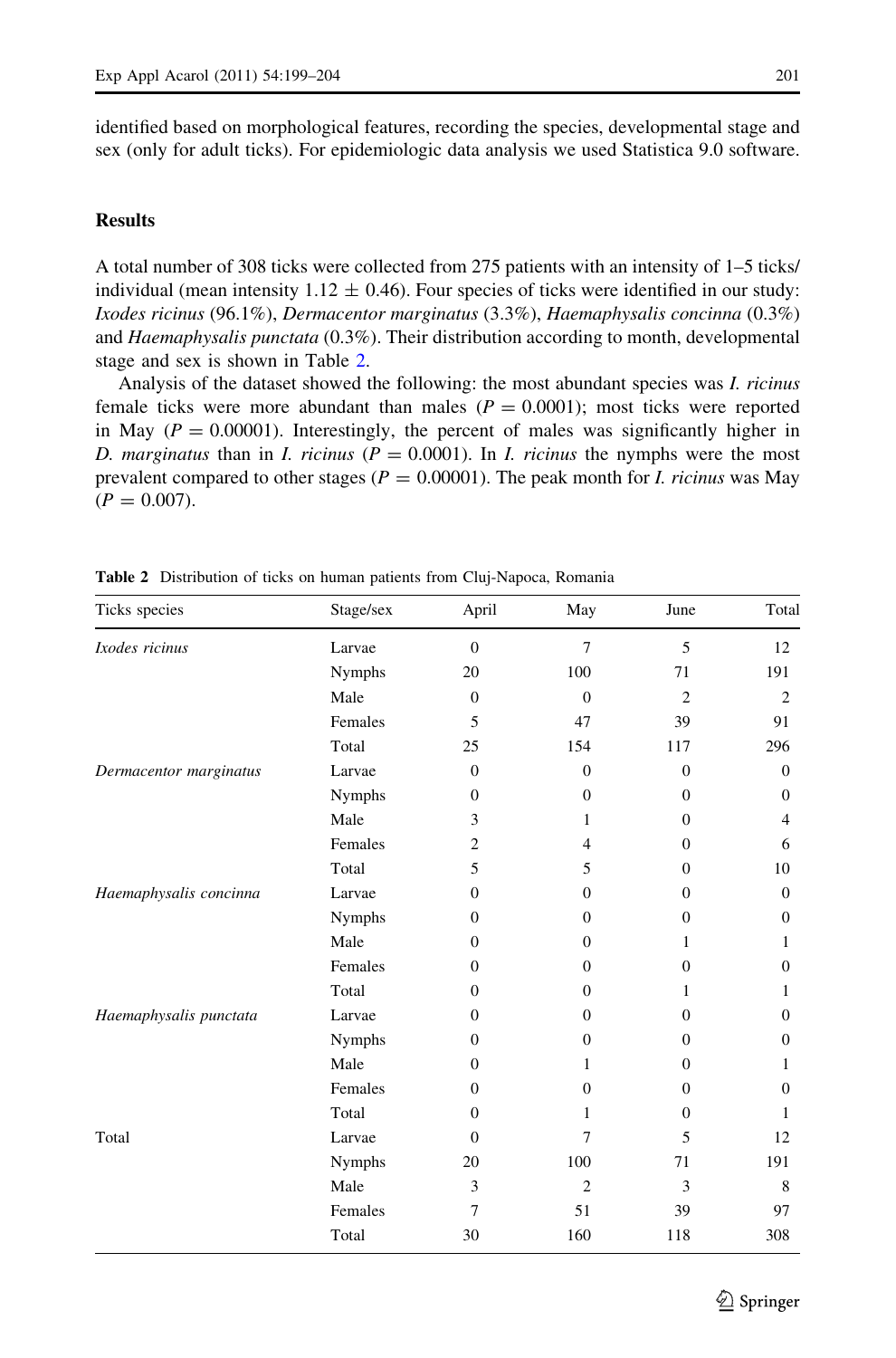#### **Discussion**

Human tick bites are commonly reported worldwide. However, removal of ticks from patients is rarely followed by specific identification of the ticks, leaving to some degree of hazard the preventive treatment of possible associated diseases. This costly approach might be improved if at least identification of tick's genus would be accomplished. Published records of species diversity of ticks involved in human bites from Europe are surprisingly few, compared to similar studies from North America or Asia. Moreover, information is rather scattered within epidemiological studies on tick-borne pathogens.

In a study from Italy, Manfredi et al. ([1999\)](#page-5-0) found *I. ricinus* to be the most common tick collected from humans (89.3%). A recent survey from Turkey, Bursali et al. ([2010\)](#page-4-0) found ticks of genus *Hyalomma* to be the most commonly encountered on human patients, while genus Ixodes was found on only 1.25% of the cases. The other three species of ticks found feeding on humans in our study were only in their adult stage. Genus Dermacentor accounted for 10% of the total number of ticks collected on humans in Spain (Estrada-Peña and Jongejan [1999\)](#page-4-0), 0.9% in Italy (Manfredi et al. [1999](#page-5-0)), 3.23% in Turkey (Bursali et al. [2010\)](#page-4-0) and 3.3% in our study. Ticks of genus Haemaphysalis were only accidentally found on humans in our study  $(0.6\%)$  but a higher frequency  $(11.09\%)$  was noted in Turkey by Bursali et al. [\(2010](#page-4-0)). Overall, we can state that *Ixodes ricinus* is the most important tick feeding on humans in Transylvanian Plateau, confirming its medical importance throughout Europe.

Ixodes ricinus is a three-host questing tick, with very low host specificity, regardless of their developmental stage. It is one of the most widely distributed ticks of Europe, ranging from the Atlantic Coast to as far east as 50–60° longitude in Central Asia and from Iceland to as far south as North Africa (Hillyard [1996\)](#page-4-0). More than 300 hosts were reported to be parasitized by *I. ricinus* ticks (Anderson [1991](#page-4-0)). Among all stages of *I. ricinus*, nymphs seem to be the most commonly encountered on humans, followed by adults and larvae (Manfredi et al. [1999\)](#page-5-0). From all the species identified in our study, *I. ricinus* is associated with the transmission of most human pathogen species (Table [3\)](#page-4-0). Dermacentor margin*atus*, the most common species of the genus involved in human bites (Estrada-Peña and Jongejan [1999\)](#page-4-0) is involved in the transmission to of several viruses, bacteria and proto-zoans, some of them pathogenic to humans (Table [3\)](#page-4-0). Haemaphysalis concinna and H. punctata are the most commonly reported from humans from this genus, being confined to forest habitats from Europe and Asia (Estrada-Peña and Jongejan [1999](#page-4-0)).

However, from epidemiological point of view not only species is important to asses this risk but also developmental stage. As transovarial transmission and transstadial passage were described for the vast majority of tick-pathogen associations, adults should be the most important vectors, especially in tick species with a three-host life cycle (Eisen and Lane [2002](#page-4-0)) because of pathogen accumulation during ontogenesis. Our study revealed that the most common stage of *Ixodes ricinus* parasitizing humans are nymphs, followed by adults and larvae. Even if most epidemiological studies on Borrelia burgdorferi sensu lato infection in ticks (reviewed by Hubálek and Halouzka [1998\)](#page-5-0) showed that adults have higher infection prevalence than nymphs, the later could eventually pose an increased threat because of their small size which delays or impairs the detection of ticks on the skin's surface (Mihalca, personal observation).

As morphological identification of ticks, at least to genus level is easily achievable in any laboratory we strongly recommend this as a routine for a proper prevention of possible associated tick-borne infections.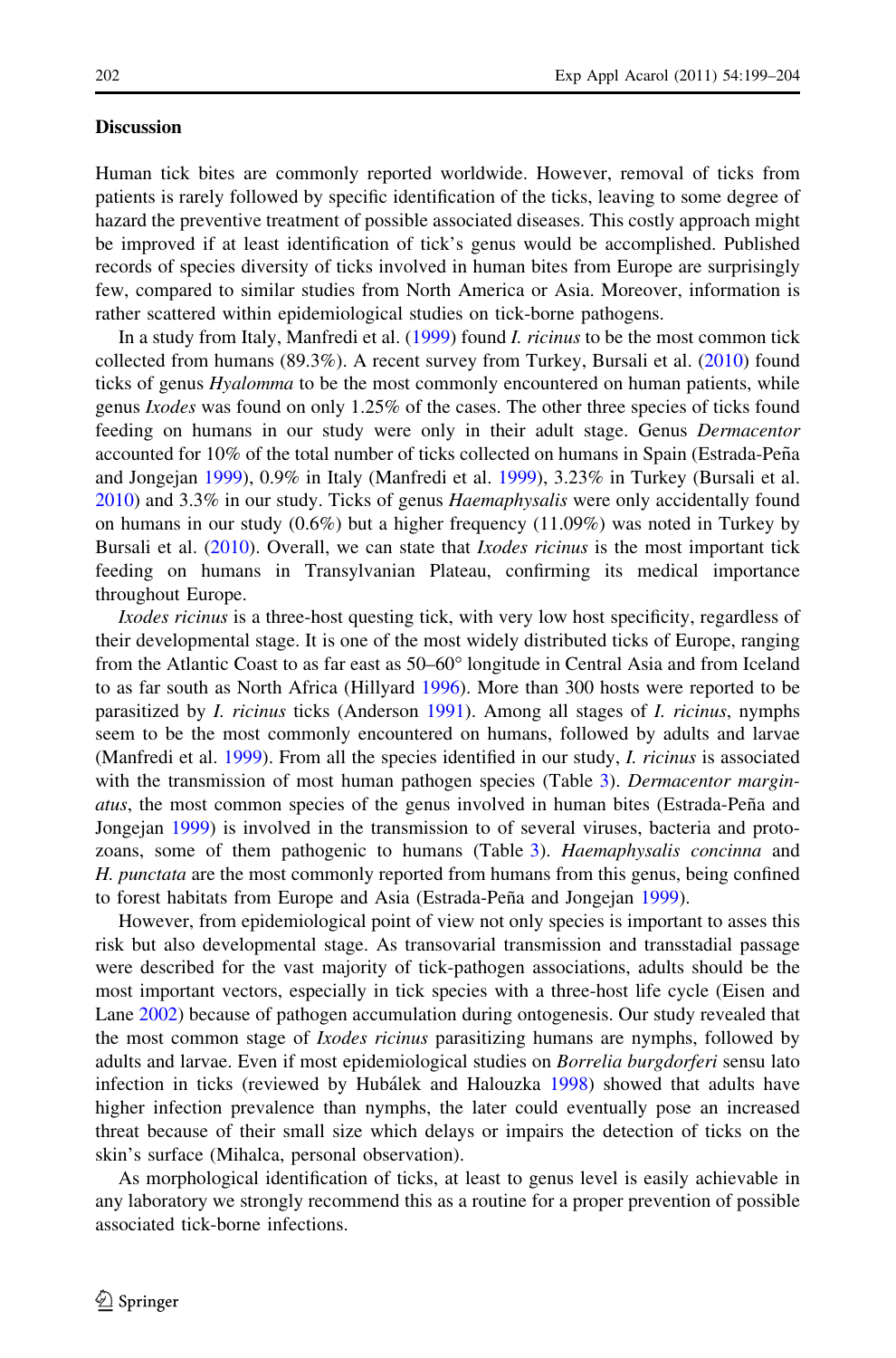| Pathogen                              | I. ricinus         | D. marginatus | H. concina | H. punctata |
|---------------------------------------|--------------------|---------------|------------|-------------|
| <b>Viruses</b>                        |                    |               |            |             |
| Tick-Borne Encephalitis virus         | $^{+}$             |               | $^{+}$     | $^{+}$      |
| Omsk Hemorrhagic Fever virus          |                    | $^{+}$        |            |             |
| Crimean-Congo Hemorrhagic Fever virus |                    |               |            | $^{+}$      |
| Bhanja virus                          |                    | $+$           | $^{+}$     | $^{+}$      |
| Tribec virus                          | $^{+}$             |               |            |             |
| Tettnang virus                        | $^{+}$             |               |            |             |
| Eyach virus                           | $^{+}$             |               |            |             |
| Bacteria                              |                    |               |            |             |
| Borrelia burgdorferi s.s.             | $^{+}$             |               |            |             |
| B. afzelii                            | $+$                |               |            |             |
| B. garinii                            | $+$                |               |            |             |
| <b>B.</b> lusitaniae                  | $+$                |               |            |             |
| B. valaisiana                         | $+$                |               |            |             |
| Rickettsia helvetica                  | $^{+}$             |               |            |             |
| R. slovaca                            |                    | $^{+}$        |            |             |
| R. monacensis                         | $^{+}$             |               |            |             |
| Anaplasma phagocytophilum             | $+$                |               |            |             |
| Ehrlichia equi                        | $^{+}$             |               |            |             |
| Coxiella burnetii                     | $^{+}$             | $^{+}$        | $^{+}$     | $^{+}$      |
| Francisella tularensis                | $^{+}$             |               | $^{+}$     |             |
| Protozoa                              |                    |               |            |             |
| Babesia microti                       | $^{+}$             |               |            |             |
| <b>B.</b> divergens                   | $\hspace{0.1mm} +$ | $^{+}$        |            |             |

<span id="page-4-0"></span>Table 3 Tick-borne pathogens of humans associated with the tick species found in our study (updated, after Estrada-Peña and Jongejan 1999)

Acknowledgments The publication of this paper was supported from grant IDEI-PCCE CNCSIS 84, 7/2010 and from a project co-financed by E.S.F POSDRU 88/1.5/S/56949.

### **References**

Anderson J (1991) Epizootiology of lyme borreliosis. Scand J Infect Dis Suppl 77:23–34

- Barker SC, Murrell A (2008) Systematics and evolution of ticks with a list of valid genus and species names. In: Bowman AS, Nuttall PA (eds) Ticks: biology, disease and control. Cambridge University Press, Cambridge, pp 1–39
- Bursali A, Tekin S, Orhan M, Keskin A, Ozkan M (2010) Ixodid ticks (Acari: Ixodidae) infesting humans in Tokat Province of Turkey: species diversity and seasonal activity. J Vector Ecol 35:180–186
- Eisen L, Lane RS (2002) Vectors of Borrelia burgdorferi sensu lato. In: Gray JS, Kahl O, Lane RS, Stanek G (eds) Lyme borreliosis: biology, epidemiology and control. CABI Publishing, Wallingford, pp 91–115
- Estrada-Peña A, Jongejan F (1999) Ticks feeding on humans: a review of records on human-biting Ixodoidea with special reference to pathogen transmission. Exp Appl Acarol 23:685–715
- Goddard J (2007) Physician's guide to arthropods of medical importance, 5th edn. CRC Press, Taylor & Francis Group, Boca Raton
- Hillyard PD (1996) Ticks of North-west Europe. In: Barnes RSK, Crothers JH (eds) Synopses of the British fauna, vol 52. Field Studies Council, Shrewsbury, pp 1–178